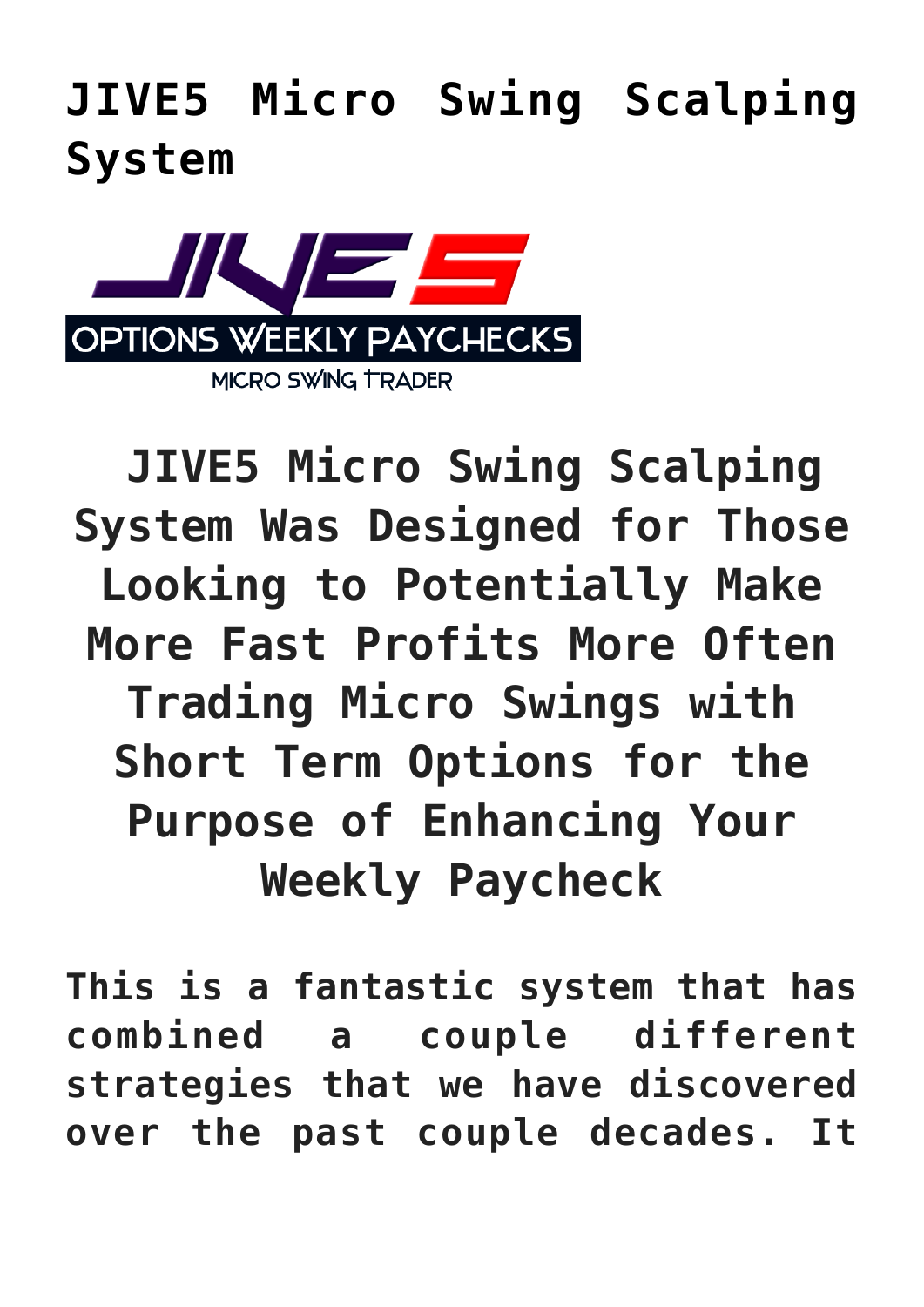## **works well with short-term options. Plus it offers frequent opportunities for potential profit.**

- There is continually a new opportunity to potentially make money frequently, if not several times a week
- Get in and get out quickly. That said this is not daytrading, This is micro swing trading. That means we are looking to trade short-term swing while allowing A highly energized move to keep going so we can take more profits
- We use short-term options usually two-week options and sometimes weekly options
- Every system we put out for sale is a different system, Unique and creative in its own way. Each system is designed to meet a certain demand, style and even a feel in trading for our traders. Point is that this system may fit your personality if this message appeals to you. You could use the system for a major or you can add it to your systematic cash flow, cash producing asset centers
- We trade 60 minute bars
- We trade lower price options so large capital requirements are not needed. That said if you slip in and out within a same day more than three times you'll be subjected to the pattern day trader restriction. Ask your broker for details on that.

## **How can JIVE5 Micro Swing Scalping System add an additional weekly paycheck to your bottom line?**

Well this case it's more like an average weekly paycheck and that trades come when they come. But since on a micro swing level we have included the system in with the options weekly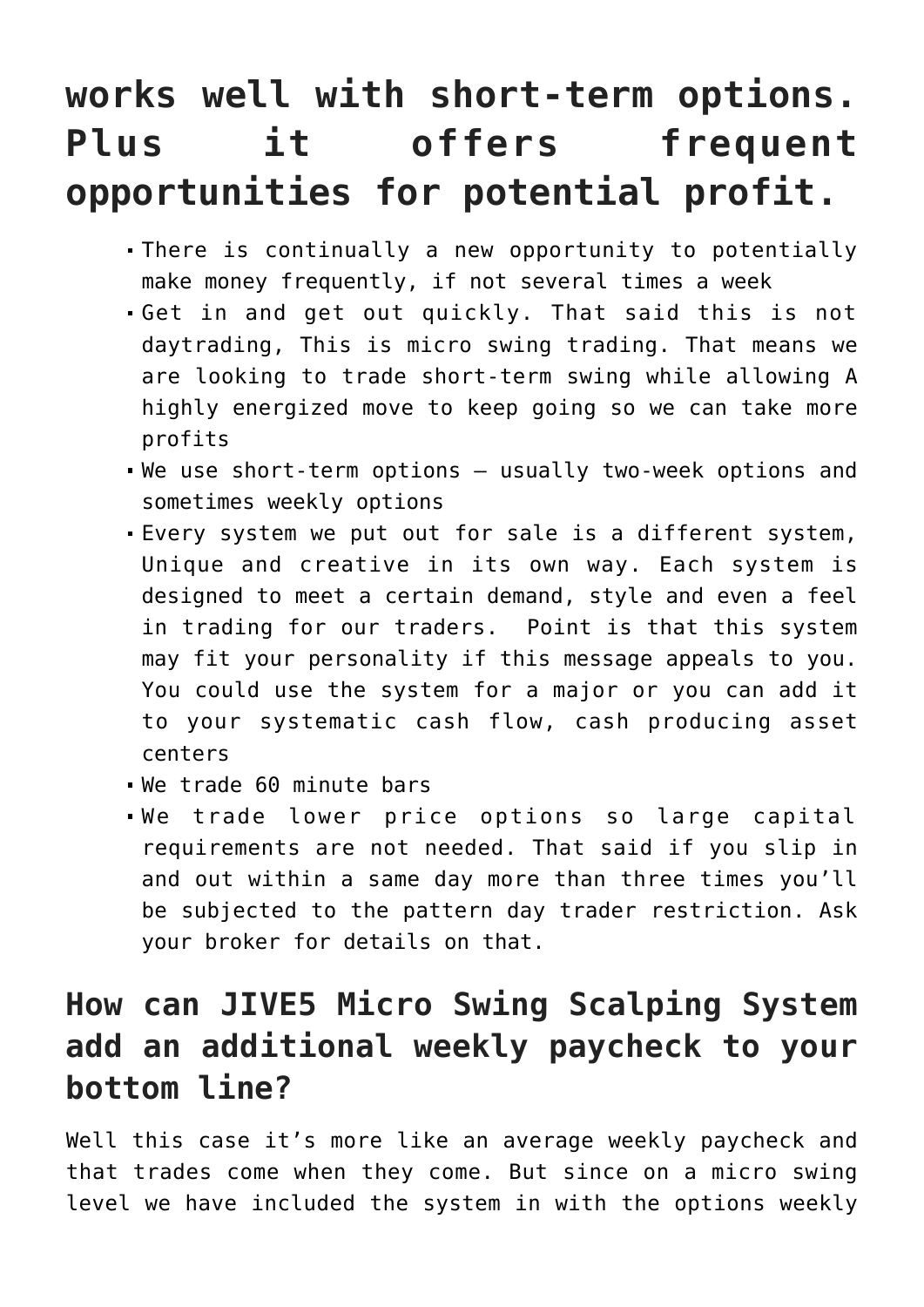paychecks way of thinking. Plus it's more motivational and give more focus to think in terms of generating an additional weekly paycheck versus just vaguely trading.



**Check out JIVE5 Options Micro Swing System Systems results below designed for supplemental cash flow off weekly options on quick price bursts, mini swings trading 60 minute bars.**

These numbers represent stock point movement and the underlying stock on top of which you trade options. Factoring in time decay, Commissions and slippage usually options profits are under half of the stock points, Including deeper in the money gains may June July August.

See the following four months of system performance results sample below. This is a sampling showing Systems entries and exit. This means that if you would perform the entries and exits to the systems you would of had similar results.

**And in order to execute a system well you'll need the following:**

- You'll need to learn the system well
- You'll need to study it historically
- You'll have to"Paper trade historically" by using the right arrow key and shoving your charts to the right
- You'll need to virtual trade to get the feel of the system
- Then you'll need to start trading in real time smaller than usual trade positions to get the feel of trading correctly with real money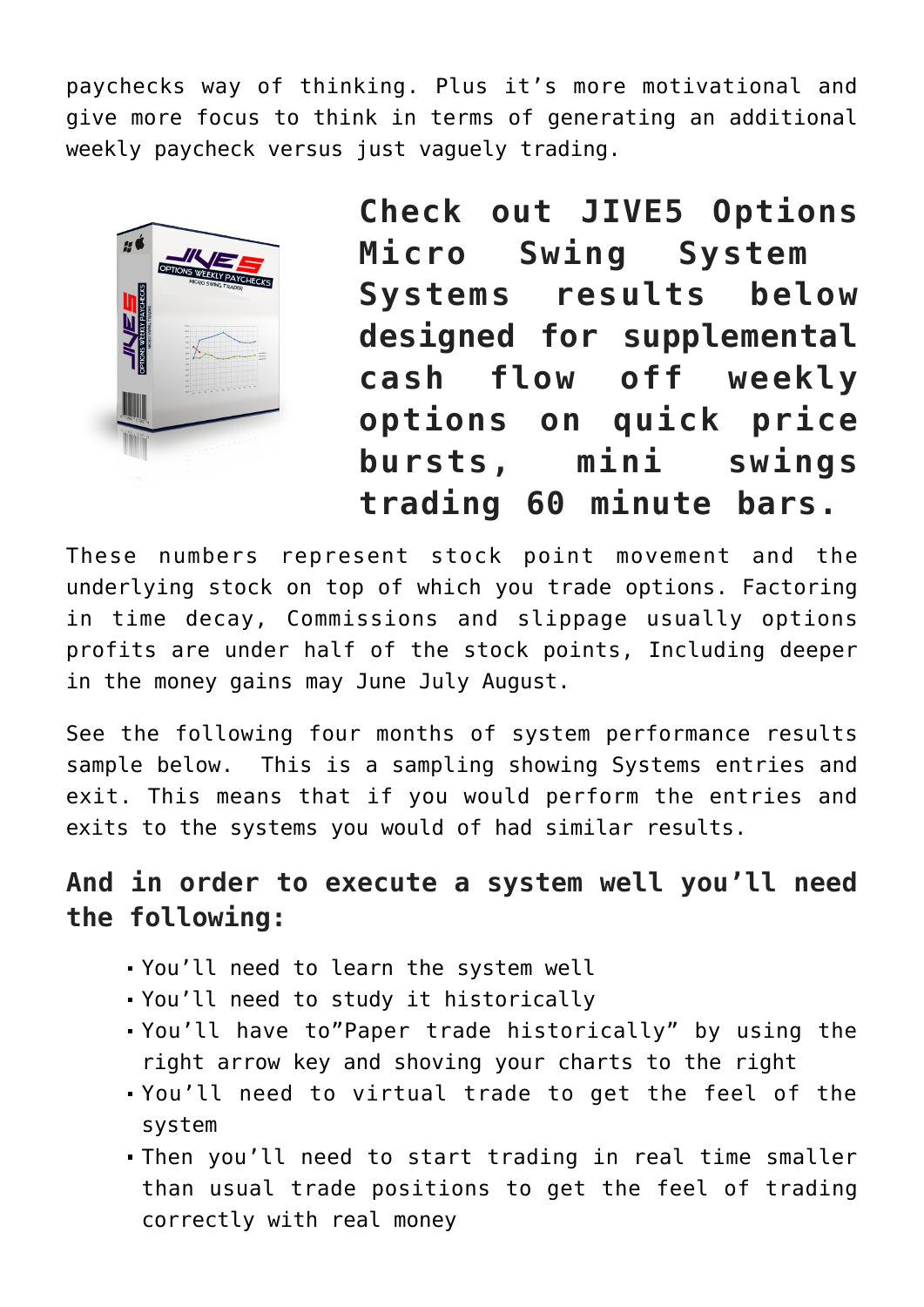Then graduate to a full trading position size according to the money management system(And there is one included with this course)

|           |  | <b>BA</b> |           |  | GOOGL   |
|-----------|--|-----------|-----------|--|---------|
| MAY 12 14 |  | 1.78      | MAY 12 14 |  | 10.29   |
|           |  | 0.64      |           |  | 5.34    |
|           |  | 1.18      |           |  | 1.08    |
|           |  | 2.21      |           |  | 5.1     |
|           |  | 0.48      |           |  | 3.48    |
|           |  | $-0.43$   |           |  | 29.08   |
|           |  | $-0.58$   |           |  | 19.65   |
|           |  | $-0.72$   |           |  | 16.64   |
|           |  | $-1.08$   |           |  | 11.7    |
|           |  | 0.15      |           |  | 3.36    |
|           |  | 0.23      |           |  | $-4.5$  |
|           |  | 1.68      |           |  | 3.28    |
|           |  | $-0.53$   |           |  | $-3.89$ |
|           |  | 0.45      |           |  | 4.29    |
|           |  | 2.74      |           |  | 4.87    |
|           |  | $-1.24$   |           |  | 6.47    |
|           |  | -0.36     |           |  | 2.27    |
|           |  | $-0.86$   |           |  | 1.59    |
|           |  | $-0.56$   |           |  | 2.98    |
|           |  | 2.63      |           |  | 28.65   |
|           |  | 1.84      |           |  | 18.04   |
|           |  | 0.12      |           |  | 1.13    |
|           |  | $-0.37$   |           |  | 4.32    |
|           |  | $-1.32$   |           |  | 4.98    |
|           |  | 4.1       |           |  | 2.18    |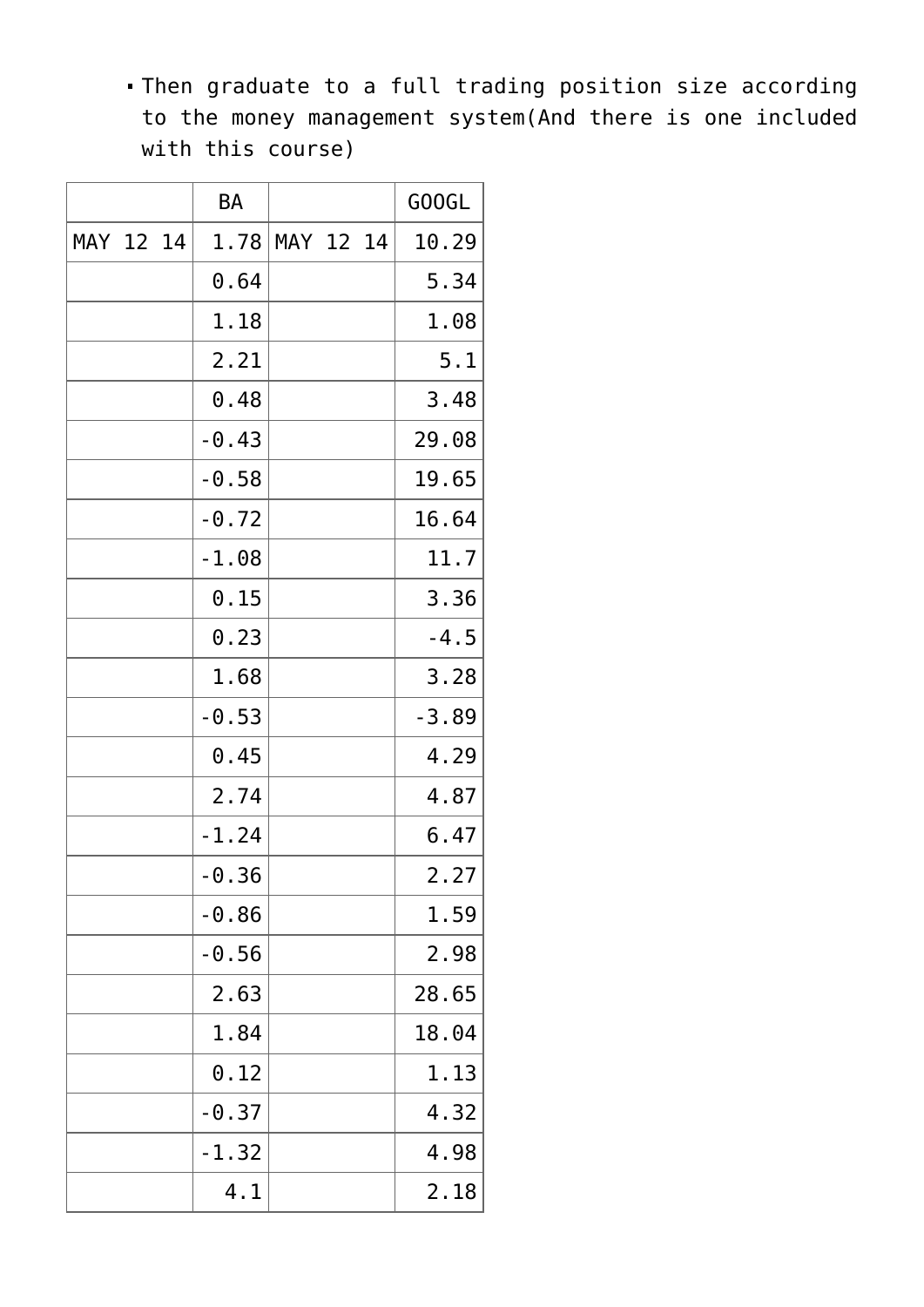| 1.13    | 8.6     |
|---------|---------|
| 1.46    | $-6.5$  |
| $-0.97$ | 2.46    |
| 0.28    | $-1.98$ |
| 1.08    | $-5.97$ |
| 0.32    | 4.32    |
| 1.38    | $-5.68$ |
| 1.74    | 16.9    |
| 0.92    | 9.65    |
| 0.36    | $-5.64$ |
| 0.48    | 2.1     |
| 2.84    | $-4.77$ |
| 2.68    | $-5.09$ |
| 1.28    | $-3.62$ |
| $-0.47$ | $-3.98$ |
| 1.38    | 3.65    |
| 1.08    | $-2.86$ |
| 0.94    | $-3.46$ |
| 1.32    | 10.23   |
| 1.42    | 8.06    |
| 0.97    | 6.4     |
| 1.14    | 2.14    |
| 3.48    | 6.33    |
| 0.74    | $-4.36$ |
| $-0.62$ | 3.85    |
| 0.27    | 2.08    |
| $-0.74$ | 2.68    |
| $-0.86$ | 8.65    |
| 0.56    | 2.68    |